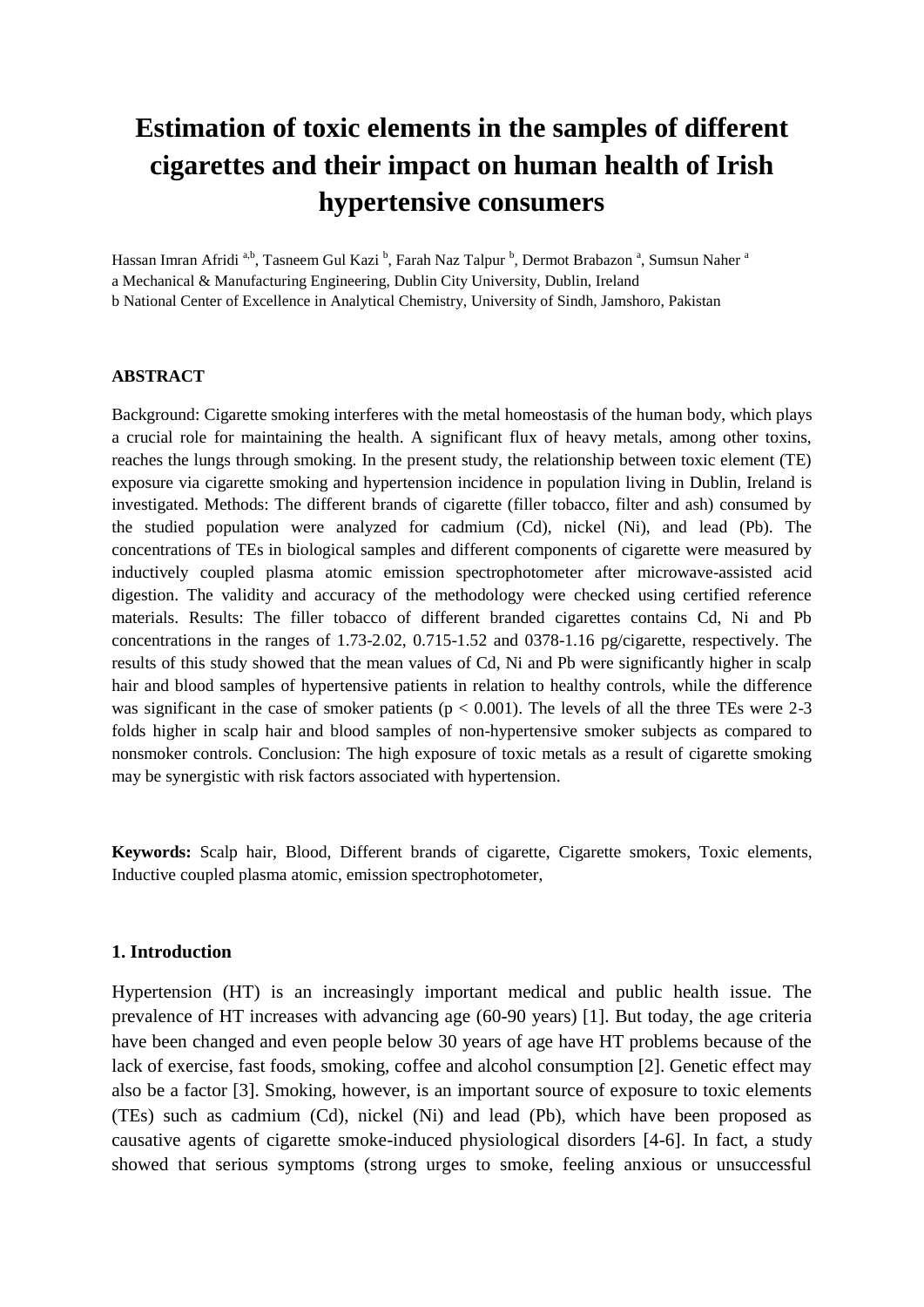attempts at not smoking) appeared in youth within weeks or only days after the initial start of smoking [6]. Cigarette design has evolved considerably over the last few decades with the incorporation of new tobacco processes, papers, filters and several ingredients (flavor, humectants and casing materials), which either alone or in combination have the potential to modify the quantity and/or the quality of the smoke yielded [7].

The tobacco plant absorbs TEs most probably from the soil, from fertilizers or from pesticides [8]. Other environmental factors that may influence the uptake of TEs by tobacco plants include the pH of soil, contaminated irrigated water and sewage sludge used as fertilizers. Tobacco smoking delivers 87 organic carcinogens to the lungs, in addition to TEs [9], which may partition into the smoke phase on combustion [10]. Some of these (Cd, Ni and Pb) readily pass into the bloodstream and may accumulate in specific organs, such as the kidney and liver [11]. There are a few studies that have reported on the large variations of heavy metal/TEs in the compositions of commercial tobacco products, which have tried to link smoking-related diseases with TEs derived from tobacco combustion [12]. The intake of trace and TEs may promote hypertensive and atherosclerosis disorders by increasing oxidative stress (for example, by catalyzing the production of reactive oxygen species or inhibiting their degradation) due to the deficiency of an antioxidant element and by increasing blood pressure levels [13].

The deficiency of essential nutrients, lack of homeostatic control or an excess intake of some TEs causes chronic physiological disorders, such as HT and cardiovascular disease [14]. Determinations of trace elements in human tissues and fluids were used to obtain information on nutritional status for diagnosis of diseases, indication of systemic intoxication, and to obtain information on environmental exposure [15]. In the majority of cases, whole blood, serum, plasma, and urine were analyzed [16]. One of the most widely used analytical techniques for different element determinations in biological and environmental materials is inductively coupled plasma atomic emission spectrometry (ICP-AES) due to its advantages over other analytical methods: before all a possibility of simultaneous determination of many elements of interest, freedom from different chemical interferences and high detection power. ICP-AES also offers rapid, multi-element determinations. The sensitivity of ICP-AES is lower than that of either inductive coupled plasma mass spectrophotometer (ICP-MS) or atomic absorption graphite tube atom-izer (AA-GTA), but ICP-AES can handle higher levels of total dissolved solids (TDS) than ICPMS and is much faster than AA-GTA [17,18]. Since ICP-AES is able to analyze samples with higher TDS, more concentrated solutions can be prepared allowing trace elements to be measured. The main advantage of microwave-assisted sample pretreatment is its requirement of small amount of mineral acids and a reduction in the production of nitrous vapors.

Microwave systems keep blank levels low because only small volumes of reagents are required and allow more samples to be processed per hour than conventional digestion systems [19]. The aim and objective of our present study was to assess the concentrations of Cd, Ni and Pb in the scalp hair and blood samples of smoker and hypertensive patients. For a comparative study, 54 non-hypertensive individuals (smoker and nonsmokers) of the same age group (ranged 30-50 years), socioeconomic status, localities and dietary habits were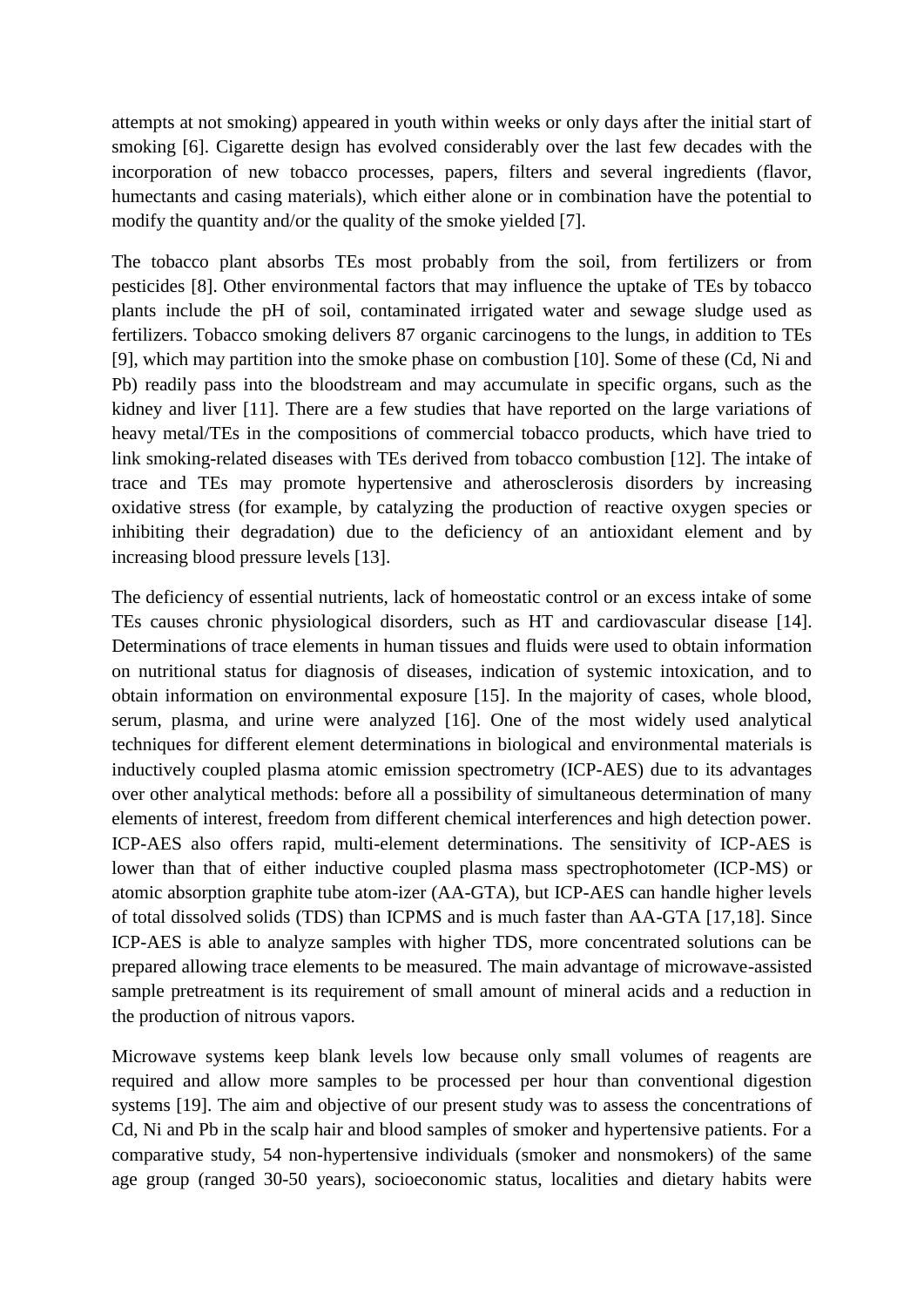selected as controls. The understudy elements were analyzed by inductive coupled plasma atomic emission spectrophotometer, after microwave-assisted acid digestion. Presently, we also evaluated and compared the status of toxic metals (TEs) (Cd, Ni and Pb), in different pre-smoking and post-smoking components (filler tobacco, filter and ash) of various imported branded cigarettes existing in Ireland.

#### **2. Materials and methods**

### **2.1. Apparatus**

Agate ball mixer mill (MM-2000 Haan, Germany), was used for grinding the cigarette tobacco, filter and ash. Sieves made of nylon with mesh sizes of  $0 < 50$  and 65 pm were used to study the influence of particle size on extraction. A Varian Liberty 220 (Mulgrave, Victoria, Australia) inductively coupled plasma atomic emission spectrometer with the axially viewed plasma was used for the analysis. The Liberty Series II ICP features a 40 MHz free running RF generator, a 0.75 m Czerny-Turner monochromator with 1800 grooves/mm holographic grating used in up to 4 orders. The resolution of the spectrometer is typically 0.018 nm in 1st order, 0.009 nm in 2nd order, 0.007 nm in 3rd order and 0.006 nm in 4th order. The instrumental conditions are shown in Table 1. A Hinari Life style (Elstree) domestic microwave oven (maximum heating power of 800 W) was used for digestion of the scalp hair, blood and different cigarette component samples. Acid-washed polytetrafluoroethylene (PTFE) vessels and flasks were used for preparing and storing the solutions.

| Parameters        | Cd             | Nī             | PЪ       |
|-------------------|----------------|----------------|----------|
| Wavelength (nm)   | 226.5          | 231.6          | 220.5    |
| Height (mm)       | 3 <sup>3</sup> | -5             |          |
| Common parameters |                |                |          |
| Windows (nm)      | 0.027          | Nebulizer type | V-groove |

Table 1 Measurement conditions for inductive coupled plasma atomic emission spectroscopy Liberty

| Common parameters                |             |                    |                                                   |
|----------------------------------|-------------|--------------------|---------------------------------------------------|
| Windows (nm)<br>(above the coil) | 0.027       | Nebulizer type     | V-groove                                          |
| Scan (nm)                        | 0.040       | Nebulizer pressure | 150 kPa                                           |
| Integration (s)                  |             | Stabilization time | 10 <sub>s</sub>                                   |
| Replicates                       |             | Sample delay time  | 30 <sub>s</sub>                                   |
| Sample uptake (s)                | 30          | Rinse time         | 10 <sub>s</sub>                                   |
| PMT (V)                          | 650         | Pump-tube          | Orange-orange<br>(inlet)<br>Blue-blue<br>(outlet) |
| Power (kW)                       | 1.10        | Snout purge        | off                                               |
| Plasma flow (I/min)              | 15.0        | Fast pump          | On                                                |
| Auxiliary flow (I/min)           | 1.50        | Background mode    | Dynamic                                           |
| Pump speed (rpm)<br>C.C. Limit   | 15<br>0.995 | Max curve order    |                                                   |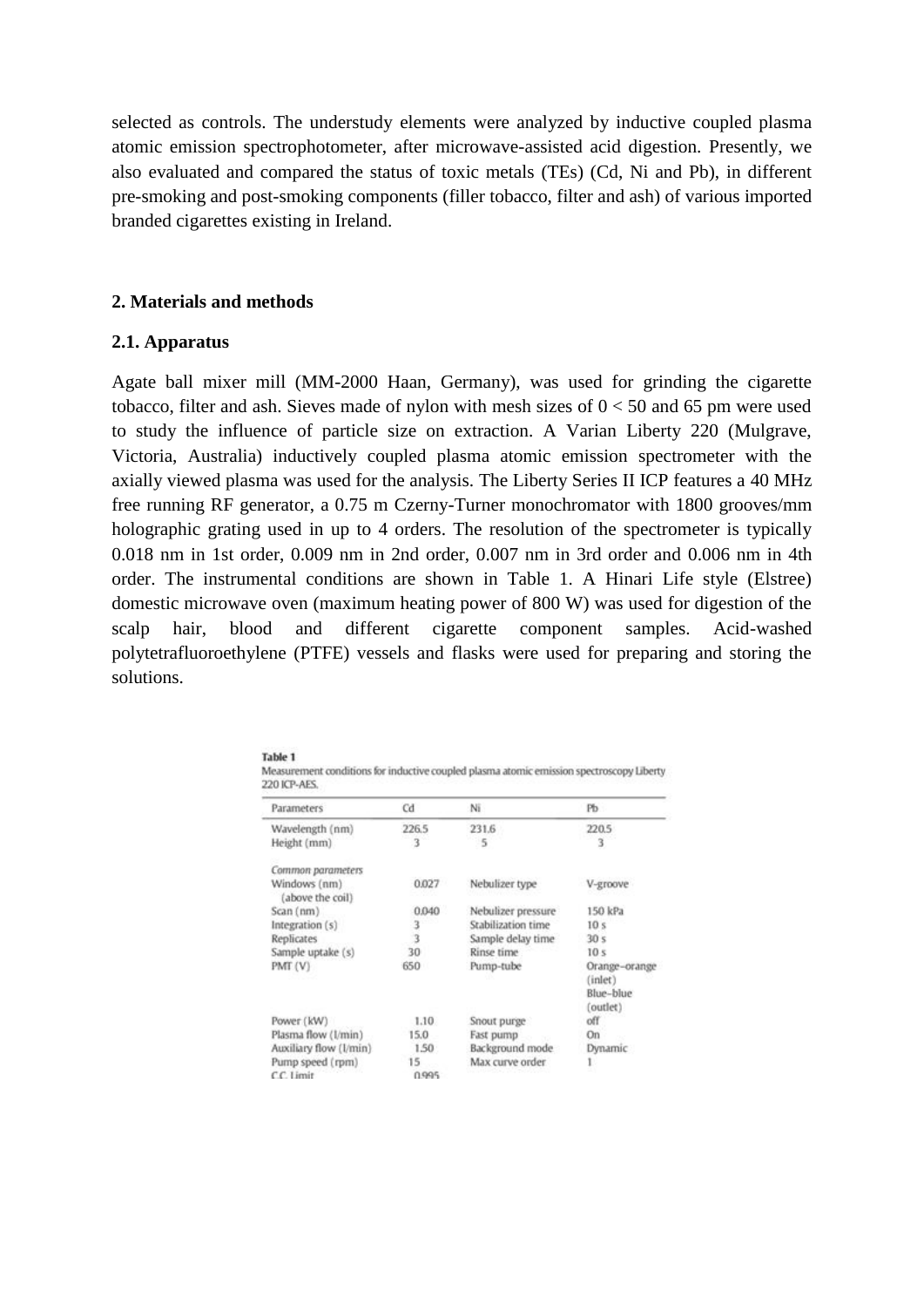### **2.2. Reagents and glass wares**

Ultrapure water obtained from ELGA Lab Water system was used throughout the work. Concentrated nitric acid (65%) and hydrogen per-oxide (30%) were from Merck and checked for possible trace metal con-tamination. Working standard solutions of Cd, Ni and Pb were prepared immediately prior to their use, by stepwise dilution of certified standard solutions (1000 ppm) Fluka Kamica (Buchs), with 0.5 mo1/1 HNO3. All solutions were stored in polyethylene bottles at 4 °C. For the accuracy of methodology, the certified reference material (CRM), human hair NCSZN 81002b, Clincheck® control-lyophilized human whole blood and Virginia tobacco leaves (ICI-ITJ-cta-VTL-2) were used. All glassware and plastic materials used were previously soaked for 24 h in 5 mo1/1 nitric acid, washed with distilled and finally rinsed with ultrapure water, dried, and stored in a class 100 laminar flow hoods.

### **2.3. Sample collection and pretreatment**

### **2.3.1. Cigarette pretreatment**

Five different commercially available branded cigarettes (BCs) were purchased from local market of Dublin (Ireland) during July and August 2010 (Table 2). The samples were in their original packaging, and placed in pre-washed dried plastic bags separately and stored at 4 °C until test-ed. The weight of each cigarette after dried at 80 °C was determined. A duplicate 4 composites samples of each branded cigarette  $(n = 10)$  were taken randomly from 4 different batches (packed on different dates). For analysis of TES in cigarette tobacco, we separated all compo-nents of cigarette, tobacco, filter and wrapping paper of 5 cigarettes of each composite samples and dry it in a sterilized glass beaker for 48 h at 80 °C, the dried tobacco were ground with agate ball mixer mill and sieved through nylon sieves with mesh sizes of 0 65 pm. The remaining 5 cigarettes of each corresponding composite batch of all branded ciga-rettes understudy were used for smoking by a volunteer to collect ash of cigarette in cleaned PTFE beaker separately at room temperature (30-35 °C). Cigarette smoking termination was carrying out when the burning line reached the butt length (different according to different brands). Care was taken to avoid any source of contamination, and this preparation was done in a clean room.

| Table 2                           |  |  |
|-----------------------------------|--|--|
| Information of branded cigarettes |  |  |

| Sample code      | Sample name      | Description                     | Wt/cigarette (g)  |
|------------------|------------------|---------------------------------|-------------------|
| BC1 <sup>a</sup> | Dunhill          | International, filter deluxe UK | $0.731 + 0.008$   |
| BC <sub>2</sub>  | Pine             | Benhson and hedges              | $0.548 \pm 0.005$ |
| BC3              | Marlboro         | Filter class A cigarettes (USA) | $0.869 \pm 0.015$ |
| BC4              | Silk cut         | Japan tobacco                   | $0.715 \pm 0.009$ |
| BC <sub>5</sub>  | John Player blue | Nottingham, England.            | $0.692 \pm 0.013$ |

<sup>a</sup> Branded cigarette.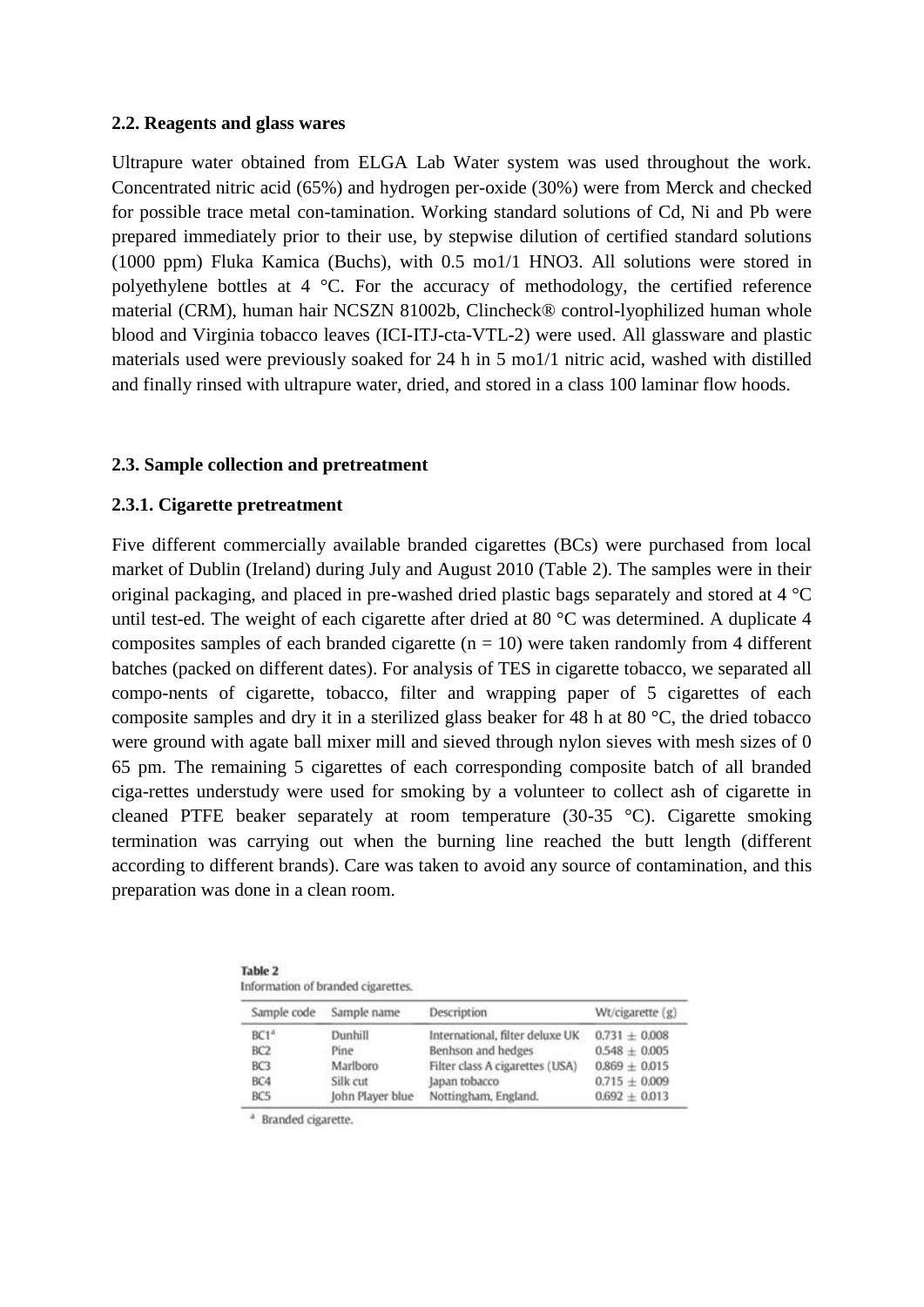#### **2.32. Biological samples pretreatment**

Before the start of this study, all controls and HT patients of both genders, age range 30-50 years, were informed through a consent form by the administration about the aim of study, and all agreed to participate and signed the form. A questionnaire was also administered to them to collect details regarding physical data, ethnic origin, health and duration of smoking, frequency of smoking, dietary habits, age and consent.

The patients were grouped according to their habits, non-smoker patients (PNS) and cigarette smoker patients (PS). While control group are also divided into 2 groups, first group nonsmoker (CNS) and cigarette smoker (CS), as shown in Table 3. Physical examinations were carried out in a basic health unit of Dublin, Ireland to measure participant's weight, height, blood pressure and biochemical data. For all patients and controls, anthropometric parameters including weight, height and waist circumference were measured using the standard protocols (Table 4).

| Table 3                                               |  |  |
|-------------------------------------------------------|--|--|
| Characteristics of study subjects (30-50) age groups. |  |  |

| Parameters         | Referents |        | Hypertensive patients |        |
|--------------------|-----------|--------|-----------------------|--------|
|                    | Male      | Female | Male                  | Female |
| Occupation         |           |        |                       |        |
| Labor              | 25        | 20     | 25                    | 22     |
| Office workers     | 18        | 21     | 25                    | 15     |
| Not working        | 15        | 18     | 19                    | 20     |
| Habit              |           |        |                       |        |
| Smoking tobacco    | 40        | 35     | 48                    | 40     |
| Nonsmoking tobacco | 18        | 24     | 21                    | 17     |

#### Table 4

Clinical and biochemical characteristics of hypertension patients and controls.

| Parameters                            | Controls                        |                 | HT patients                                   |                                   |
|---------------------------------------|---------------------------------|-----------------|-----------------------------------------------|-----------------------------------|
|                                       | CNS <sup>a</sup>                | CS <sub>0</sub> | PNS <sup>E</sup>                              | p <sub>S<sup>d</sup></sub>        |
| Male                                  |                                 |                 |                                               |                                   |
| Height (cm)                           | $180.3 \pm 2.5$ $181.6 \pm 0.9$ |                 |                                               | $179.6 \pm 1.32$ $179.8 \pm 0.83$ |
| Weight (kg)                           |                                 |                 | $79.4 \pm 13$ $82.1 \pm 1.13$ $80.3 \pm 2.54$ | $82.6 \pm 2.68$                   |
| Waist circumference<br>(cm)           | $76.4 \pm 1.19$                 | $79.3 \pm 1.21$ | $85.8 + 1.02$                                 | $87.3 \pm 1.16$                   |
| BMI (kg/m <sup>2</sup> ) <sup>e</sup> | $244 + 20$                      | $24.9 \pm 0.85$ | $249 \pm 1.6$                                 | $25.5 \pm 1.34$                   |
| Systolic BP (mm Hg)                   | $119.3 \pm 3.1$                 | $122.7 + 2.4$   | $152.2 \pm 2.8$                               | $160.5 \pm 1.06$                  |
| Diastolic BP (mm Hg)                  | $799 + 27$                      | $83.2 + 0.92$   | $96.5 + 1.42$                                 | $99.2 \pm 0.62$                   |
| Female                                |                                 |                 |                                               |                                   |
| Height (cm)                           | $164.2 + 1.28$                  | $165.2 + 1.0$   | $165.1 \pm 0.95$                              | $164.3 \pm 0.82$                  |
| Weight (kg)                           | $60.5 + 1.26$                   |                 | $62.3 \pm 0.72$ $62.2 \pm 1.73$               | $64.7 \pm 0.55$                   |
| Waist circumference<br>(cm)           | $63.4 + 1.06$                   | $65.1 \pm 1.30$ | $642 + 0.85$                                  | $65.6 + 0.63$                     |
| BMI $(kg/m2)$                         | $224 \pm 157$                   | $22.8 + 1.65$   | $22.8 + 1.57$                                 | $23.9 + 1.74$                     |
| Systolic BP (mm Hg)                   | $119.1 \pm 1.2$                 | $120.7 \pm 0.5$ | $150.4 + 1.92$                                | $158.5 \pm 1.21$                  |
| Diastolic BP (mm Hg)                  | $80.1 + 0.93$                   | $83.5 \pm 0.61$ | $95.2 + 1.25$                                 | $96.5 + 0.47$                     |

<sup>a</sup> Control nonsmokers.

**b** Control smokers.

<sup>c</sup> Patient nonsmokers.

<sup>d</sup> Patient smokers.

 $e$  BMI = body mass index.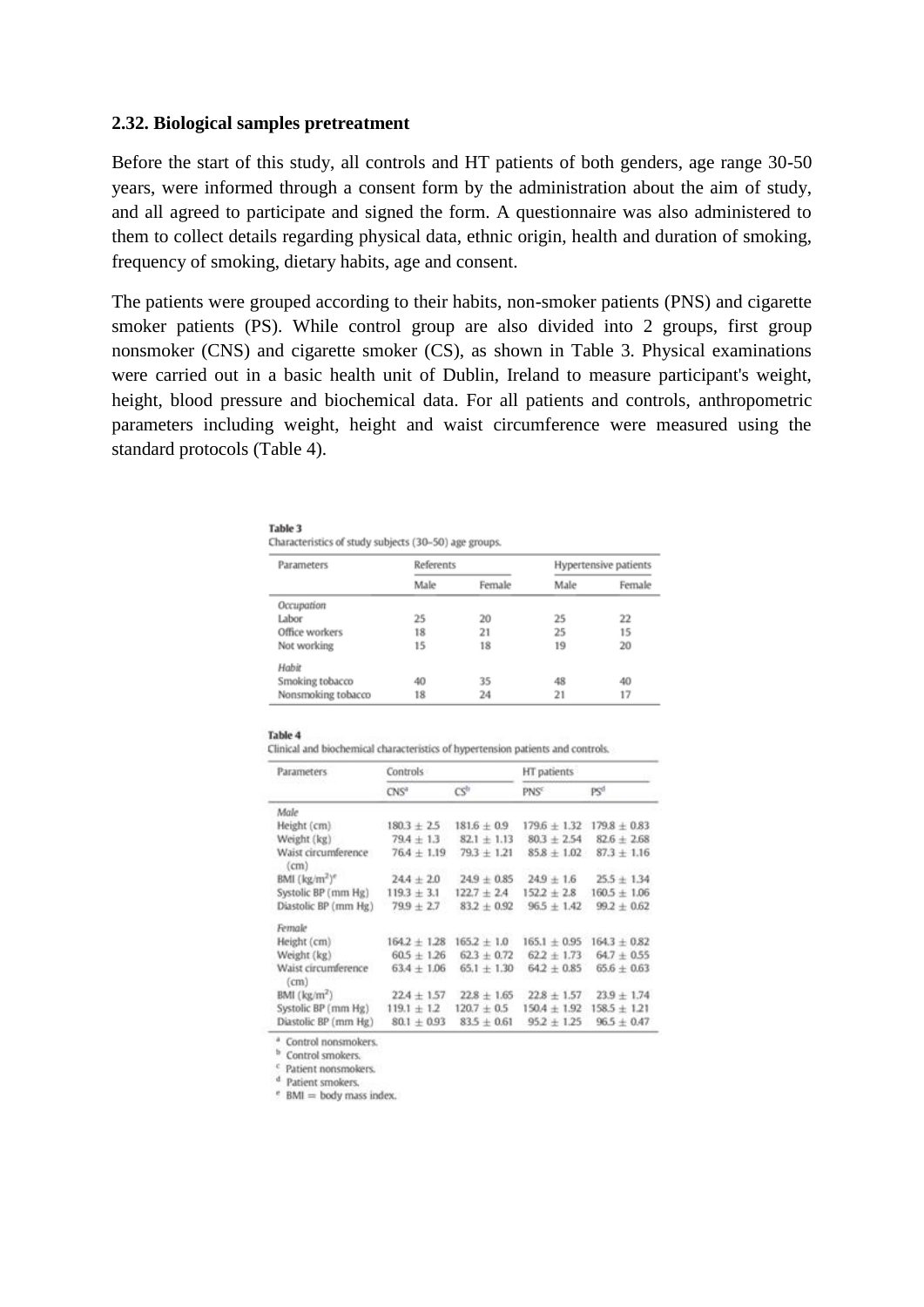There were no statistically significant differences between both groups of patients and controls with regard to height and weight. Among controls and patients smokers, the range of consumption was of 10-15 cigarettes/day. The 62% hypertensive patient used antihypertensive drugs. The study protocol was approved by the local ethics committee of Dublin city university, Ireland. The hypertensive patients, who had blood pressure exceeding 130/95 mm Hg (systolic/diastolic), were admitted for their uncontrolled HT and had earlier histories of high blood pressure.

The criteria of healthy subjects included no history of symptoms of hypertension and any coronary disease documented in their medical notes, and no family history of heart disease was defined by a first-degree relative with a myocardial infarction (MI), or cardiac death before the age of 55 years. All control subjects underwent a routine medical examination including MI test. All patients and controls/referents were requested to complete an interviewer-administered questionnaire, concerning their demographic characteristics, age, health history, lifestyle habits, and diet. They gave written consent to participate in the study. There is no difference in the dietary habits of Irish controls and hypertensive patients of both genders. The dietary habits of Irish people (elder age group) depend mainly upon meat (chicken, mutton, lamb) and plants (vegetables and beans) consumption.

The socioeconomic status of understudied Irish people is average. The >65% of understudied controls and hypertensive people reported earning more or equal than  $\epsilon$ 320 per week. All understudied older people had achieved at least secondary education. The elderly have greater susceptibility of increased or decreased levels of elements than younger. Gender is also a factor to consider due to differences in the intake of energy, essential elemental status, or hormonal influences, which can affect the bioavailability of trace elements.

### **2.4. Collection of blood and scalp hair samples**

Venous blood samples (5 ml) were collected by using 7 mm heparinized lithium Vacutainer® tubes (Becton Dickinson). About 2 ml of venous blood samples were stored at — 20 °C until elemental analysis [19]. The hair samples  $(-1.0 \text{ g each})$  were taken from the nape of the neck. Hair samples were put into separate plastic envelopes for each participant, on which the identification (ID) number of the participant was indicated. The plastic envelope of each subject was tightly sealed and attached to a questionnaire.

Before analysis, each individual hair sample was cut into approximately 0.5-cm-long pieces and mixed to allow a representative subsampling of the hair specimen. After cutting, each sample was washed with diluted Triton X-100, then samples were rinsed with distilled water and then with deionized water. The samples were then rinsed three times with acetone [19]. The samples were then dried in an oven at  $75 \pm 5$  °C for 2 h. Dried samples were stored separately in polyethylene bags.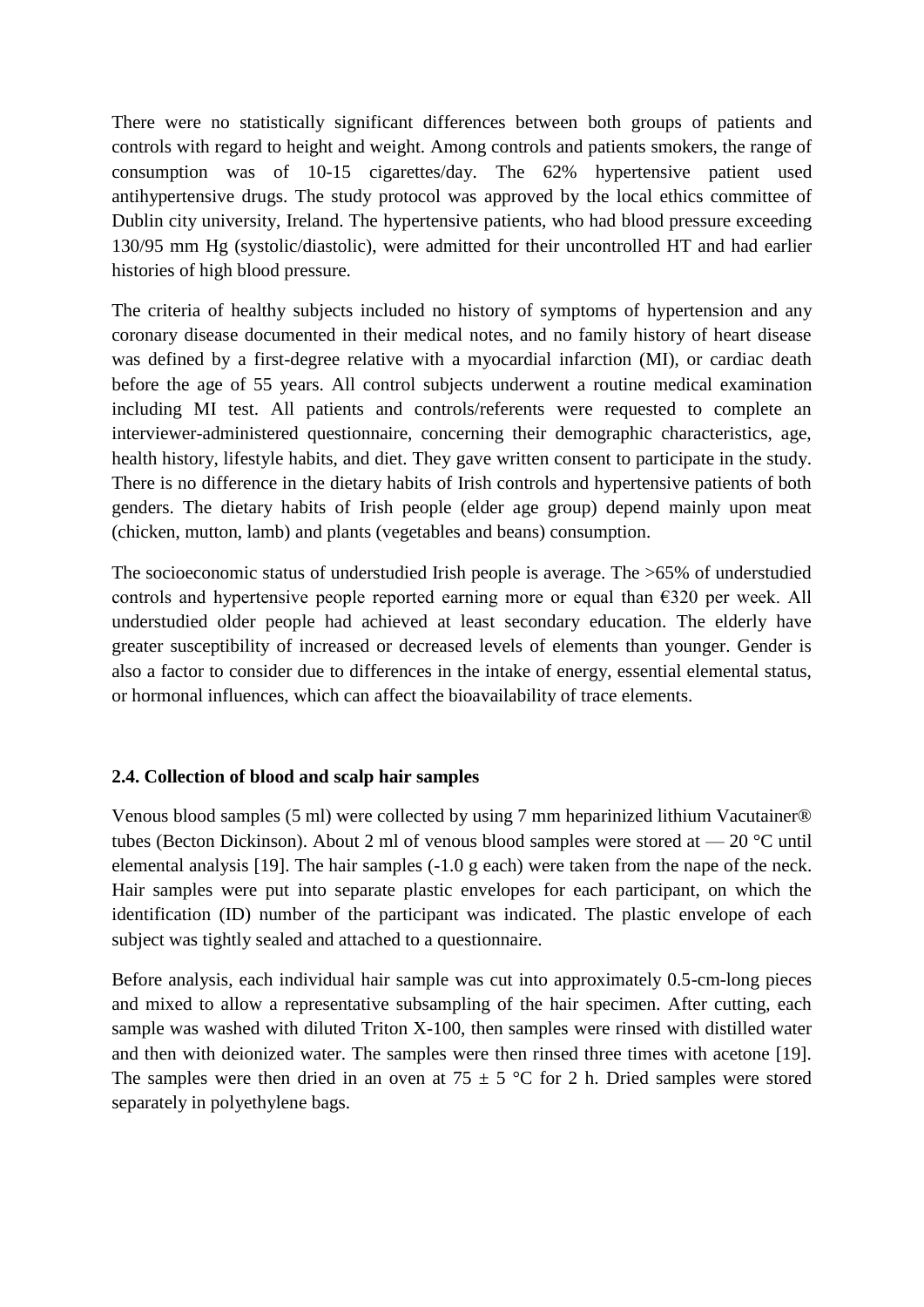#### **2.5. Microwave-assisted acid digestion**

A microwave-assisted digestion procedure was carried out, in order to achieve a shorter digestion time. Replicate six samples of each certified and triplicate samples of filler tobacco (FT) of each cigarette brand (0.2 g), while filter and ash (obtained from each cigarette), were weighed in PTFE flasks (25 ml in volume), added 2.0 ml mixture of concentrated HNO3- H202 (2:1,  $v/v$ ) to tobacco leaves and filter, while acids mixture HNO3-HC1 (1:3,  $v/v$ ) was used for ash of cigarette, kept all flasks at room temperature for 10 min. Placed flasks in a PTFE container close it and subjected to at 80% of total microwave energy (800 W). After cooling, the contents of each flask were heated on electric hot plate to semi dried mass and dissolved in 5 ml of 1.0 M nitric acid and filtered through Whatman filter paper 42, the final volume was made up to 10 ml with de-ionized water as stock sample solutions. Duplicate samples of scalp hair (200 mg) and 0.5 ml of blood samples of each hypertensive patients and control subjects individuals were directly placed into Teflon PFA flasks. Two milliliters of a freshly prepared mixture of concentrated HNO3-H202 (2:1, v/v) were added to each flask, left for 10 min. After this period, the flasks were placed in a covered PTFE container. This was then heated following a one-stage digestion program at 80% of total power (800 W), during 2-3 min for blood, and 5-8 min for hair samples. After the digestion, the flasks were left to cool and the resulting solution was evaporated to semidried mass to remove excess acid. About 5 ml of 0.1 mo1/1 nitric acid was added to the residue and filtered through a Whatman no. 42 filter paper and diluted with deionized water up to 10.0 ml in volumetric flasks. Blank extractions were carried through the complete procedure. Blanks and standard solutions were prepared in a similar acid matrix. The validity and efficiency of the MWD method was checked with certified values of human hair NCSZC 81002b, Clincheck® control-lyophilized human whole blood, Virginia tobacco leaves (ICHTJ-cta-VTL-2) and with those obtained from conventional wet acid digestion method (Table 5) [20].

Table 5

Determination of trace elements in certified sample of human hair, blood and Virginia tobacco leaf by conventional (CDM) and microwave digestion method (MWD) (n = 10).

| Elements                      | <b>CDM</b>                             | <b>MWD</b>                | T value <sup>4</sup> | % recovery®     | Certified values  |
|-------------------------------|----------------------------------------|---------------------------|----------------------|-----------------|-------------------|
|                               | Certified sample of human hair (µg/g). |                           |                      |                 |                   |
| Cd                            | $0.0716 \pm 0.003(4.19)$               | $0.0714 \pm 0.006$ (8.40) | 0.305                | 99.7            | $0.072 + 0.010$   |
| Ni                            | $5.71 \pm 0.51$ (8.93)                 | $5.67 \pm 0.43$ (7.58)    | 0.339                | 99.4            | $5.77^{\circ}$    |
| Pb                            | $3.80 \pm 0.37$ (9.74)                 | $-3.72 \pm 0.35(9.41)$    | 0.081                | 98.05           | $3.83 \pm 0.18$   |
|                               | Certified sample of whole blood (ug/l) |                           |                      | <b>Security</b> |                   |
| Cd                            | $0.53 \pm 0.025$ (4.72)                | $0.524 \pm 0.024$ (4.58)  | 0.2256               | 98.87           | $0.52 + 0.024$    |
| Pb                            | $33.29 \pm 1.21 (3.63)$                | $32.56 \pm 1.18$ (3.62)   | 0.096                | 97.8            | $33 + 1.2$        |
| Ni                            | $46.07 + 1.41(3.06)$                   | $45.75 \pm 1.38$ (3.02)   | 0.9242               | 99.3            | $46.0 \pm 1.4$    |
| Virginia tobacco leaf (140)g) |                                        |                           | nzenz                |                 |                   |
| Cd                            | $1.52 \pm 0.102(6.71)$                 | $1.50 \pm 0.0781$ (5.20)  | 0.158                | 98.68           | $1.52 \pm 0.171$  |
| Pb                            | $22.3 \pm 0.352$ (1.57)                | $21.5 \pm 0.381(1.77)$    | 0.0311               | 96.41           | $22.1 \pm 0.0772$ |
| Ni                            | $1.97 \pm 0.201$ (10.2)                | $1.95 + 0.181(9.28)$      | 0.275                | 98.98           | $1.98 + 0.212$    |

 $*$  T (critical) at 95% CI = 2.262, p = 0.05.

<sup>b</sup> *x* recovery was calculated according to:  $\frac{mg_{200}}{mg_{100}}$ <br><sup>b</sup> *x* recovery was calculated according to:  $\frac{mg_{200}}{mg_{100}}$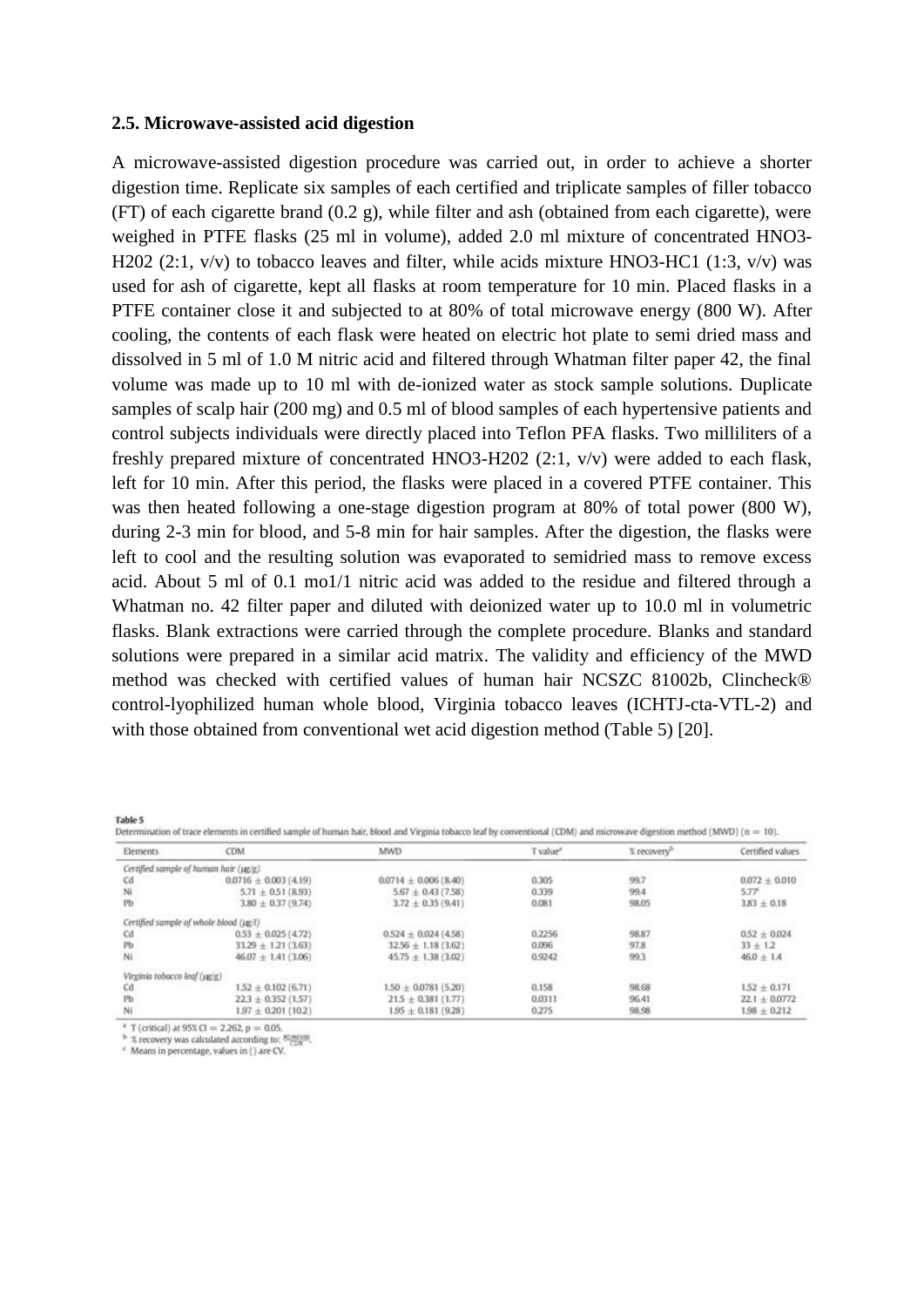### **2.6. Analytical figures of merit**

Statistical analyses were performed using Minitab 13.2. The Student's t-test was used to assess the significance of the differences in concentrations of elements among study subjects. Calibration was performed with a series of Cd, Ni, and Pb standards. Sensitivity (m) was the slope value obtained by least-square regression analysis of calibration curves based on absorbance signals. The limit of detection, equal to 0.0003 ng/mg, 0.01 ng/mg and 0.0003 ng/mg for Cd, Ni, and Pb respectively, was de-fined as 3 SD/m, corresponding to 10 blank injections and 'm' the slope of the calibration graph. The quantification limits, defined as 10 SD/m were calculated as: 0.0009 ng/mg, 0.05 ng/mg and 0.001 ng/mg for Cd, Ni and Pb respectively.

### **3. Result**

### **3.1. Toxic metals in different components of cigarettes**

The analysis of 5 different IBCs for three toxic in different components of cigarette (filler tobacco, filter) pre-smoked and (filter and ash) post-smoked were determined by ICP-AES. The TE metals (Cd, Ni and Pb) obtained from filler tobacco, ash and filter of IBC origin, showed a wide variation with regard to concentration levels of three TEs. The information about cigarettes are given in Table 2. The mean values of each TE were calculated on the basis of weight of each studied cigarette brands (Table 2). The results of TEs in different component of BCs were expressed as mean  $\pm$  SD as shown in Table 6.

The filler tobacco of different BCs of different batches contains Cd, Ni and Pb concentrations in the ranges of 1.73-2.02, 0.715-1.52 and 0378-1.16 pg/cigarette, respectively (Table 6). It was observed that the understudy analytes were not detected in filter of cigarette before smoking.

| Codes           | Filler tobacco (FT) | Filter (F)                            | Ash (A)                   | Smoke concentration $=$<br>$FT-F+A^2$ | Estimated metals µg/10<br>cigarette smoke |
|-----------------|---------------------|---------------------------------------|---------------------------|---------------------------------------|-------------------------------------------|
| Cd              |                     |                                       |                           |                                       |                                           |
| BC1             | $2.02 + 0.054$      | $0.359 \pm 0.014$ (17.8) <sup>*</sup> | $0.562 \pm 0.025$ (27.8)  | $1.09 \pm 0.015(54.0)$                | 10.9                                      |
| BC2             | $1.78 \pm 0.109$    | $0.264 \pm 0.016$ (14.8)              | $0.479 \pm 0.022$ (26.9)  | $1.03 \pm 0.071(57.9)$                | 10.3                                      |
| BC3             | $1.83 \pm 0.097$    | $0.361 + 0.013(19.7)$                 | $0.398 \pm 0.019(21.7)$   | $1.07 \pm 0.065$ (58.5)               | 10.7                                      |
| BC4             | $1.97 \pm 0.135$    | $0.348 \pm 0.015(17.7)$               | $0.425 \pm 0.011$ (21.6)  | $1.19 \pm 0.111(60.4)$                | 11.9                                      |
| BC5             | $1.73 \pm 0.082$    | $0.241 \pm 0.012$ (13.9)              | $0,406 \pm 0.016$ (23.5)  | $1.08 \pm 0.054$ (62.4)               | 10.8                                      |
| Ni              |                     |                                       |                           |                                       |                                           |
| BC1             | $0.916 \pm 0.069$   | $0.0687 \pm 0.006(7.5)$               | $0.389 \pm 0.027$ (42.5)  | $0.458 \pm 0.036$ (50.0)              | 4.58                                      |
| BC <sub>2</sub> | $0.715 \pm 0.059$   | $0.0760 \pm 0.004$ (10.6)             | $0.237 \pm 0.016(33.1)$   | $0.402 \pm 0.039$ (56.2)              | 4.02                                      |
| BC3             | $1.06 \pm 0.073$    | $0.0935 \pm 0.001$ (8.82)             | $0.387 + 0.011(36.51)$    | $0.579 \pm 0.061$ (54.6)              | 5.79                                      |
| BC4             | $0.919 + 0.076$     | $0.0752 \pm 0.0035(8.2)$              | $0.367 \pm 0.015$ (39.9)  | $0.477 \pm 0.057(51.9)$               | 4.77                                      |
| BC5             | $1.52 \pm 0.065$    | $0.0552 \pm 0.005(3.6)$               | $0.583 \pm 0.016$ (38.4)  | $0.882 \pm 0.044$ (58.0)              | 8.82                                      |
| Pb              |                     |                                       |                           |                                       |                                           |
| BC1             | $0.935 + 0.048$     | $0.0609 + 0.007(6.5)$                 | $0.362 \pm 0.013$ (38.7)  | $0.512 \pm 0.028$ (54.8)              | 5.12                                      |
| BC <sub>2</sub> | $0.378 \pm 0.034$   | $0.0289 \pm 0.004(7.6)$               | $0.158 \pm 0.013$ (41.8)  | $0.191 \pm 0.017$ (50.6)              | 1.91                                      |
| BC3             | $0.603 \pm 0.037$   | $0.0418 \pm 0.008$ (6.93)             | $0.238 \pm 0.010$ (39.5)  | $0.323 \pm 0.019$ (53.6)              | 3.23                                      |
| BC4             | $0.846 \pm 0.052$   | $0.0516 \pm 0.018(6.10)$              | $0.315 \pm 0.008$ (37.2)  | $0.479 \pm 0.028$ (56.6)              | 4.79                                      |
| BCS             | $1.16 \pm 0.062$    | $0.0635 + 0.007(5.47)$                | $0.535 \pm 0.019$ (46.12) | $0.561 + 0.036(48.4)$                 | 5.61                                      |

\* Concentration of TMs in smoke obtained from total content in filler tobacco minus concentration of filter and ash values of same cigarette.

<sup>b</sup> Values in parenthesis is (%) of toxic metals in different components of cigarette with related to total contents in filler tobacco.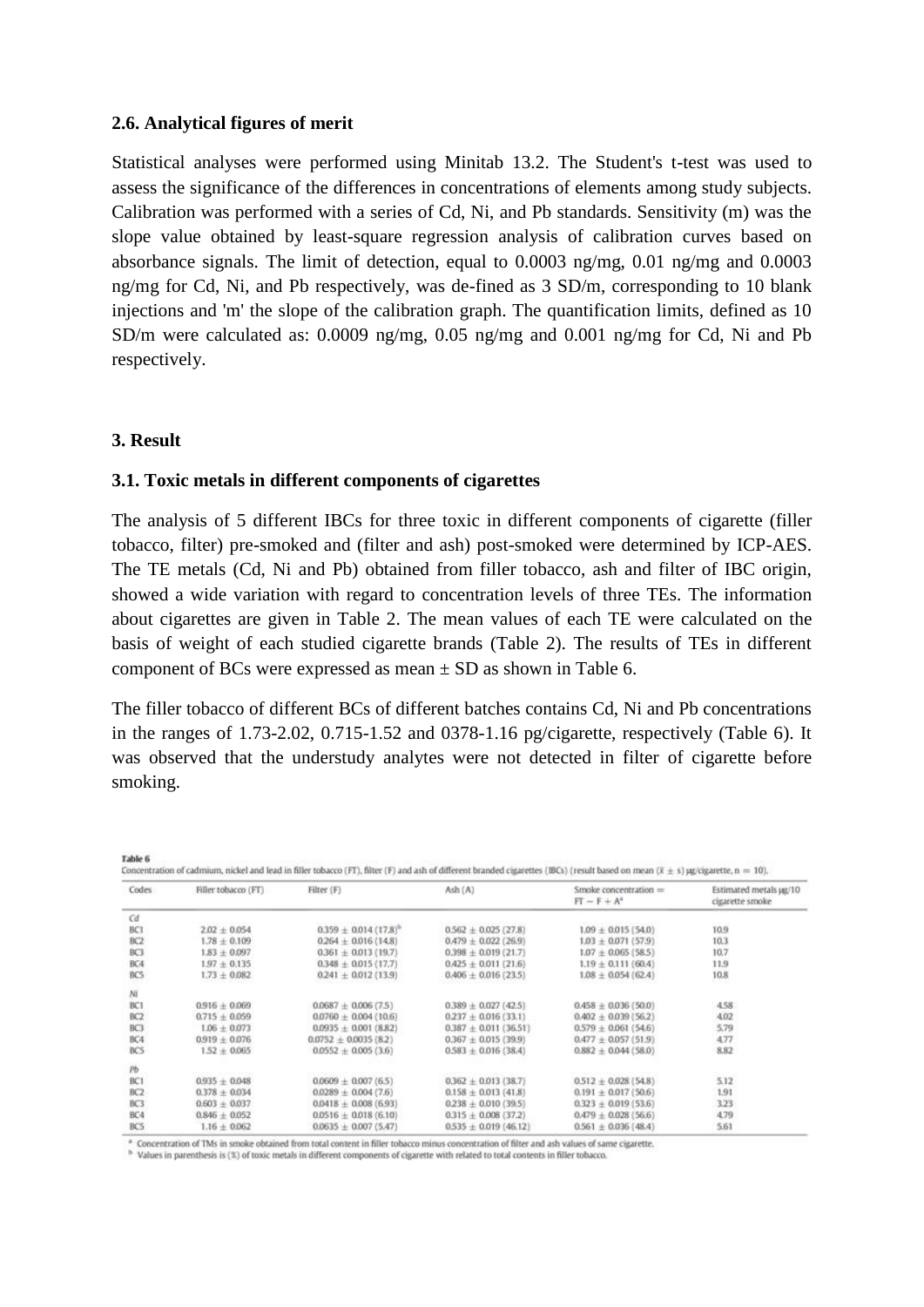After smoking the percentage of Cd, Ni and Pb absorbed and trapped by filter of different branded cigarettes were found in the ranges of 13.9-19.7, 3.6-8.82 and 5.47-7.60  $\mu$ g/cigarette, respectively, of total metals content observed in FT (Table 6). The percentage of Cd, Ni and Pb in ash of all studied cigarettes, were observed in the ranges of 21.6-27.8, 33.1-42.5 and 37.2-46.12  $\mu$ g/cigarette, of total contents of FT, respectively (Table 6). The concentration of TEs in FT were higher than those in the ash, these results are consistent with other study [21]. Cigarette ash plays an important role in terms of toxic metal distribution towards human health and environmental pollution.

The changes in the composition of tobacco, ash and filter of cigarettes of various brands are associated with peculiarity of tobacco plant varieties and tobacco processing. There is no significant difference in average concentration of Cd in all branded cigarettes tested, ranging from 1.73 to 2.02  $\mu$ g/cigarette (Table 6). The minimum amount of Cd was observed in IBC5 (John Player blue), while highest amount was also observed in IBC1 (Dunhill).

As compared with the reported results for Cd in the United Kingdom (0.90  $\mu$ g/g) and Korean cigarettes (1.02  $\mu$ g/g), the average Cd contents in all cigarette brands are 1.74-2.20 times higher than those of United Kingdom and Korea, respectively [22], but lower than some branded cigarettes of Jordan [23]. The levels of Pb in 5 branded cigarette was found in the range of 0.378-1.16  $\mu$ g/cigarette corresponding to 0.676-1.67  $\mu$ g/g of filler tobacco. The average Pb contents in studied cigarette of different brands are comparable with literature reported values of Pb [22], while 3 fold lower than those results of Pb in tobacco of cigarette reported by Massadeh et al. (2.10 to 3.23  $\mu$ g/g) [23]. The resulted data of toxic elements indicated that by smoking 10 cigarettes of different brands in a day, inhaled 10.3-11.9, 4.02- 8.82 and 1.91-5.61  $\mu$ g of Cd, Ni and Pb, respectively, by the smoker or spreads into the environment.

### **3.2. Toxic metals in biological samples of controls and HT patients**

In the study population, more than 50% of controls and hypertensive patients were smokers. Blood pressure of controls and patients were measured according to standard protocol, in the sitting position after a 5-min rest. A patient was diagnosed as hypertensive if systolic blood pressure was 150 mm Hg, and diastolic pressure was 90 mm Hg. The other physical parameters of both groups of patients and con-trols were obtained by standard methods as shown in Table 4. The weight and body mass index of HT patients were not significantly different as compared to controls of both gender ( $p > 0.05$ ). The blood pressure (systolic and diastolic blood pressure) of HT patients was significantly higher than those in nonhypertensive controls of same age group ( $p < 0.05$ ).

The elemental contents in the biological (scalp hair & blood) samples varied widely among individuals; thus, a significantly large number of samples were required for statistical interpretation of the data to achieve a meaningful correlation between physiological disorders and concentrations of TEs.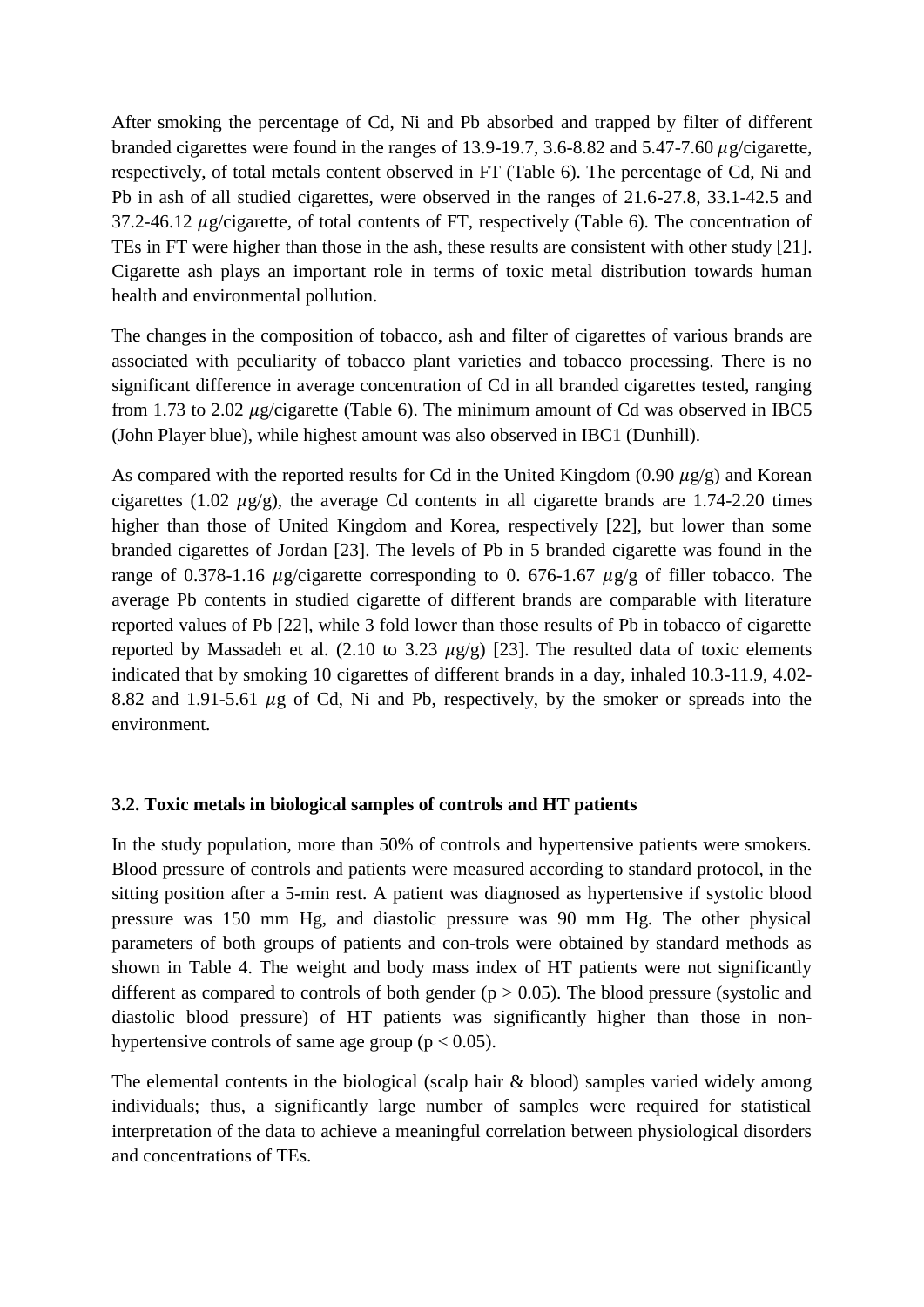Table 7

Concentrations of trace and toxic metals in scalp hair and blood samples of referent and hypertensive subjects.

| Parameters        | Controls         |                 |                  |                 |
|-------------------|------------------|-----------------|------------------|-----------------|
|                   | CNS <sup>a</sup> | $C2_p$          | PNS <sup>C</sup> | pgd             |
| Scalp hair (µg/g) |                  |                 |                  |                 |
| Male              |                  |                 |                  |                 |
| Cd                | $0.65 + 0.14$    | $1.49 \pm 0.19$ | $2.17 \pm 0.14$  | $2.62 \pm 0.18$ |
| Ni                | $1.78 \pm 0.29$  | $3.32 \pm 0.34$ | $3.89 \pm 0.38$  | $6.20 + 0.44$   |
| Pb                | $3.38 \pm 0.35$  | $4.85 \pm 0.29$ | $5.31 \pm 0.25$  | $7.45 \pm 0.33$ |
| Female            |                  |                 |                  |                 |
| Cd                | $0.56 \pm 0.08$  | $1.37 \pm 0.10$ | $2.03 \pm 0.17$  | $2.48 \pm 0.15$ |
| Ni                | $1.62 \pm 0.41$  | $3.50 \pm 0.47$ | $3.40 \pm 0.43$  | $5.62 \pm 0.33$ |
| Pb                | $3.26 \pm 0.28$  | $4.47 \pm 0.18$ | $5.19 \pm 0.20$  | $7.30 \pm 0.27$ |
| Blood (µg/l)      |                  |                 |                  |                 |
| Male              |                  |                 |                  |                 |
| Cd                | $3.53 \pm 0.61$  | $5.23 + 0.28$   | $5.79 \pm 0.62$  | $8.86 \pm 0.74$ |
| Ni                | $1.81 \pm 0.39$  | $3.70 \pm 0.48$ | $3.62 \pm 0.29$  | $6.25 \pm 0.74$ |
| Pb                | $192 \pm 15.8$   | $271 \pm 18.4$  | $373 + 20.6$     | $516 \pm 17.5$  |
| Female            |                  |                 |                  |                 |
| Cd                | $3.36 \pm 0.45$  | $5.16 \pm 0.42$ | $5.54 \pm 0.49$  | $8.65 \pm 0.70$ |
| Ni                | $1.64 \pm 0.18$  | $3.59 \pm 0.27$ | $3.53 \pm 0.24$  | $6.11 \pm 0.58$ |
| Pb                | $183 \pm 15.6$   | $257 \pm 15.7$  | $358 \pm 17.8$   | $502 + 20.6$    |

<sup>a</sup> Control nonsmokers.

<sup>b</sup> Control smokers.

<sup>c</sup> Patient nonsmokers. <sup>d</sup> Patient smokers.

The mean concentrations with standard deviations for each element in biological samples, as shown in Table 7, indicate that the concentrations of TEs (Cd, Ni and Pb) were altered in the scalp hair and blood samples of smoker hypertensive patients. An elevated level of Cd content was observed in the scalp hair of male and female CS. The ranges of Cd in the scalp hair samples of male control nonsmokers (CNS) and control smokers CS were found at 95% confidence intervals (CI:  $0.57$ - $0.72$  and CI:  $1.40$ - $1.60$   $\mu$ g/g, respectively),

whereas those in male patient nonsmokers (PNS) and patient smokers (PS) have CI: 2.07- 2.25 ug/g and CI: 2.53-2.73 ug/g, respectively ( $p < 0.002$ ) (Table 7). The concentrations of Cd in the blood samples of male CNS and CS were significantly lower (CI: 3.25, 3.80 and CI: 5.09, 5.37 µg/l, respectively), compared with those in male PNS and PS (CI: 5.48, 6.10 and CI: 8.54, 9.23  $\mu$ g/l, respectively), with  $p < 0.003$ . The same trend was observed in female cases (Table 7).

The Pb concentrations in the scalp hair samples of male and female CNS and CS were found to be CI: 3.20, 3.53 and CI: 4.70, 4.98, and CI: 3.13, 3.39 and CI: 4.40, 4.58 pg/g, respectively whereas in the male and female PNS and PS, the Pb levels were in the range of CI: 5.16, 5.45 and CI: 7.27, 7.62, and CI: 5.10, 5.29 and CI: 7.16, 7.40 µg/g, respec-tively (Table 7). Similarly, a higher levels of Pb was observed in the blood samples of male and female PNS and PS (CI: 363, 382 and CI: 507, 525, and CI: 350, 365 and CI: 492, 510 pg/l respectively) than in male and female CNS and CS (CI: 185, 200 and CI: 263, 280, and CI: 175, 189 and CI: 249, 264 μg/1, respectively) (p < 0.001) (Table 7).

The levels of Ni in the scalp hair samples of male and female PNS and PS were found to be CI: 3.70, 4.07 and CI: 6.00, 6.43, and CI: 3.22, 3.62 and CI: 5.48, 5.84 pg/g, respectively.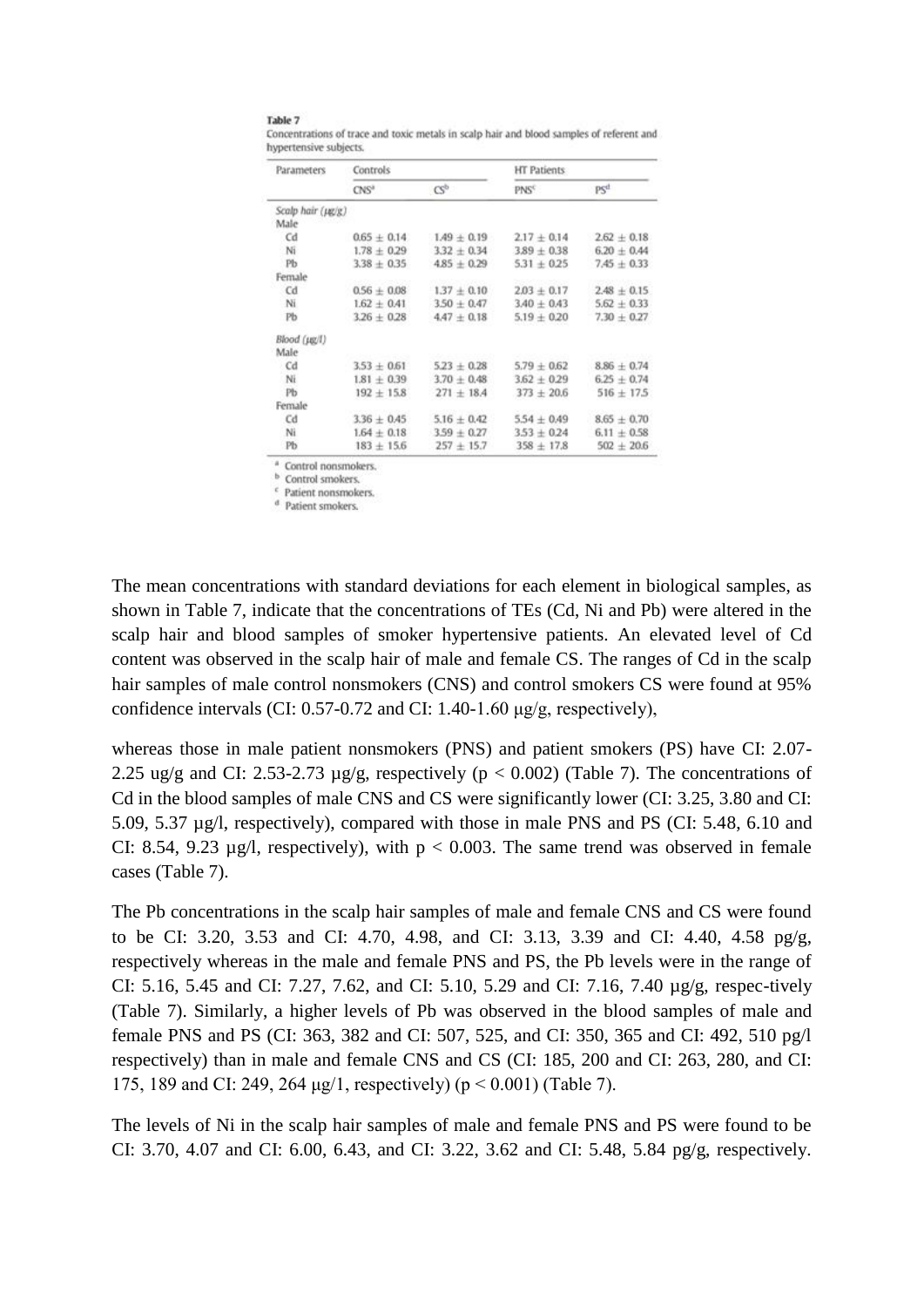While male and female CNS and CS, the Ni levels were in the range of CI: 1.64, 1.95 and CI: 3.15, 3.50, and CI: 1.41, 1.80 and CI: 3.27, 3.72 µg/g, respectively (Table 7).

The resulted data indicated that the scalp hair of smoker controls and hypertensive patients have two fold higher level of Ni, as compared to healthy and nonsmoker patients ( $p < 0.001$ ). The ranges of Ni concentration in the blood samples of male and female CNS and CS (CI: 1.62, 1.99 and CI: 3.46, 3.95, and CI: 1.45, 1.74 and CI: 3.45, 3.75), were found to be lower as compared to male and female PNS and PS (CI: 3.48, 3.77 and CI: 5.90, 6.53, and CI: 3.41, 3.65 and CI: 5.83, 6.40  $\mu$ g/l, respectively) (p > 0.002) (Table 7). The unpaired student t test at different degrees of freedom between hypertensive patients and controls of both genders were calculated at different probabilities. Our calculated t value exceeds that of t "ducal value at 95% confidence intervals, which indicated the significant differences between mean values of understudy TEs in controls and hypertensive patients ( $p < 0.001$ ).

### **4. Discussion**

This study provides data on TEs (Cd, Ni and Pb) in scalp hair and blood samples obtained from smoker hypertensive and non-hypertensive controls of both genders of age group (30-50 years). There are many causes of high blood pressure, but cigarette smoking is also an important risk factor, considering that 60% of all the studied patients were smokers (Table 4). Tobacco-related disease originates from the biological consequences of repeated inhalation exposure to numerous toxic constituents including TEs in cigarette smoke, which are produced by pyrosynthesis or liberated during combustion. According to world health organization (WHO) every 10 s, another person dies as a result of tobacco use in the world [24]. TEs uptake by tobacco plants depends on the concentration of these toxicants in the soil, soil amendments with sewage sludge and soil pH [25].

It is likely that cigarettes made from tobacco grown in various geographical regions or under different agricultural conditions will have different levels of the heavy metals in the tobacco filler and thus, generate different levels in the smoke [26,27]. Tobacco leaves naturally accumulate and concentrate relatively high levels of toxic heavy metals and therefore smoking of tobacco is an important source of these metals exposure for smokers [26]. The investigated data indicates that smokers could receive signifi-cantly higher exposures to TEs (Cd Pb and Ni) from different BCs. The country of origin and type of the product play major roles in determining the chemical composition of cigarette tobacco [28]. Tobacco plants have a profound ability to absorb Cd from the soil and accumulate it in high concentrations in the leaves and can lead to human exposure to this carcinogenic metal [29].

The Cd is the best studied metal from cigarette smoke, and smoking is the main source of Cd intake by humans. Although the Cd amounts varied, the average Cd content per cigarette lies between 0.5 and 1.5 mg/cigarette [30]. The Pb may also be present in high concentrations in tobacco smoke. Smokers have considerably higher blood Pb levels than nonsmokers [31]. The Ni reacts with carbon monoxide in tobacco smoke to form a highly toxic carbonyl compound, which is believed to be a potential carcinogen. The amount of Ni in the tobacco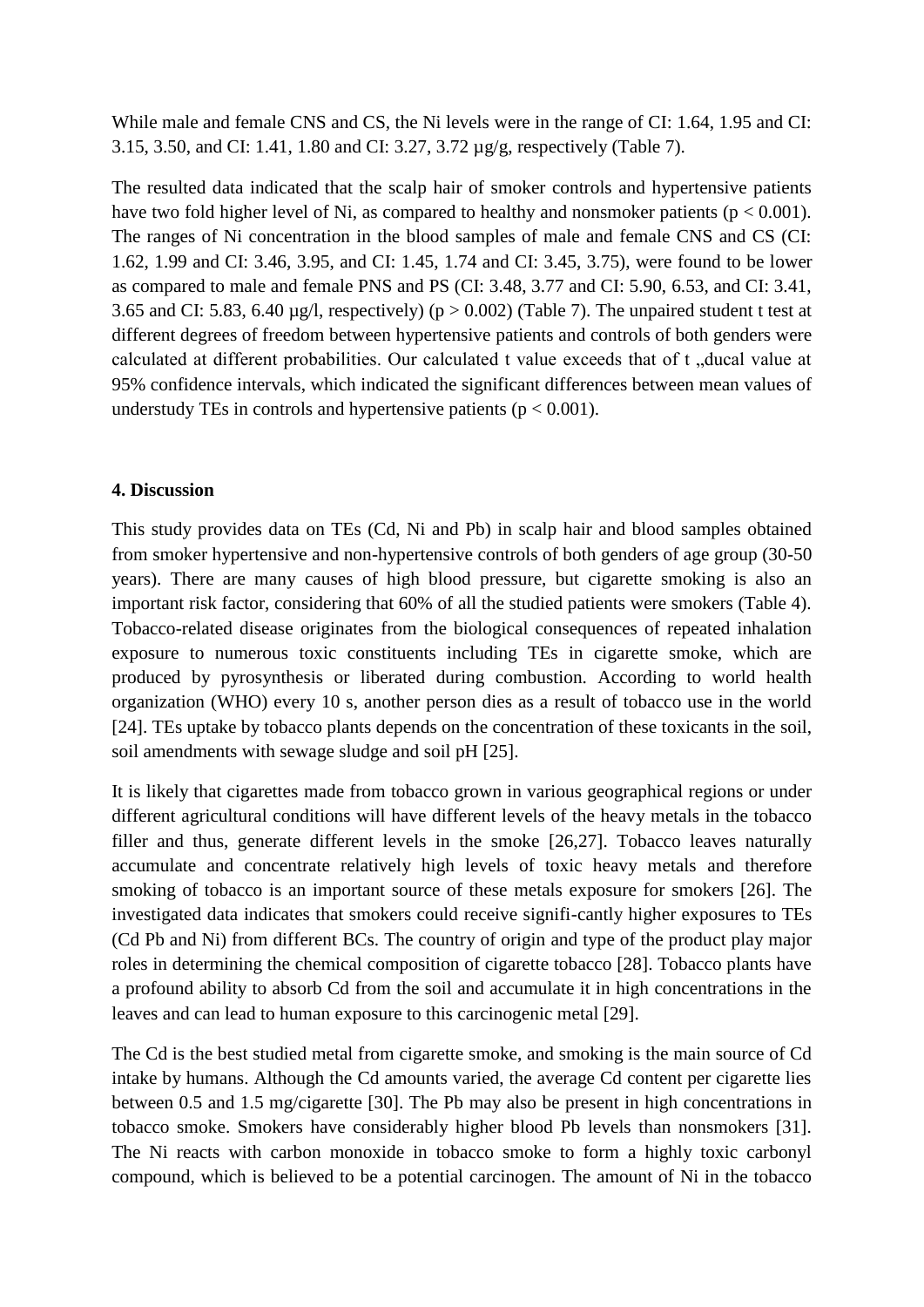plant lies between 0.640 and 1.15 lug/g, and varies greatly in cigarettes of different brands [32]. The levels of Cd, Pb and Ni passed to the smokes of 10 cigarettes of different brands were estimated to be 103-11.9, 4.02-8.82 and 1.91-5.61 [tg/10 cigarettes respectively (Table 4), either passed into mainstream or side stream smoke. It was investigated that one pack of cigarettes deposits 2-4 lug Cd, 1-2 lig Pb and Ni into the lungs of a smoker, whereas some of the smoke passes into the air to be inhaled by smokers and nonsmokers alike [28].

Our resulted data indicated that smoker HT patients and controls have increase levels of all three TEs in blood and scalp hair samples, which were may be associated with increasing prevalence of hypertension in both genders. Some epidemiologic studies have found positive associations between body Cd levels and elevated blood pressure or hypertension [33-36]. It was reported in literature that both active and passive smoking [37] are associated with the development of several clinical disorders, that alters LDL (low-density lipoprotein) [38], reducing the endothelium-dependent relaxation induced by acetylcholine. TEs may deplete glutathione and protein-bound sulfhydryl groups, resulting in the production of reactive oxygen species, such as superoxide anion, hydrogen peroxide and hydroxyl radical [39].

It was reported in previous study that TEs have antagonistic effect with essential trace elements like zinc (Zn) and calcium (Ca). It was investigated that the accumulation of Cd in the human body may replace Zn in the arteries, which contributes to arteries becoming brittle and inflexible. Once the arteries become inflamed and brittle, the body may coat them with Ca and fatty plaques to prevent their rupture [40]. This plaque unfortunately reduces the interior diameter of the arteries, resulting in more pressure being required to force the blood through the smaller diameter arteries, which in turn raises blood pressure [41]. The Pb may also be present in high concentrations in tobacco smoke. Smokers have considerably higher blood Pb levels than nonsmokers. It was observed that smoker patients and controls have considerably higher levels of Pb in their blood and scalp hair than do nonsmokers, these results are consisted with previous study [42].

The children are more sensitive to the toxic effects of Pb compared with adults and passive smoking plays an important role in exposure of children to Pb [43]. Other possible health consequences of Pb accumulation are HT and peripheral arterial diseases. The Pb may also replace Zn and Ca, contributing to the severity of HT problems [41]. In vitro and in vivo studies suggested that Pb-induced oxidation contributes to red blood cell damage [44]. The Pb and Cd may also replace Zn and Ca contributing to the sever-ity of HT problems due to accumulate in kidneys, which damage their ability to regulate the water balance in the body. This can lead to water retention, salt retention and high blood pressure [42]. These both TEs may also stimulate the production of inflammatory cytokines and may induce endothelial damage by down regulating the production of nitric oxide [45].

It was observed in our study that the level of Ni was significantly ( $p < 0.001$ ) higher in smoker hypertensive patients and controls than in nonsmoker study population (Table 7). Besides this, the inhalation of vapors of Ni carbonyl obtained from burning of tobacco and from certain occupations (welding, fitting and so on) may also cause elevated Ni levels in biological samples [46]. As is the case with Cd, tobacco plants absorb Ni from the soil and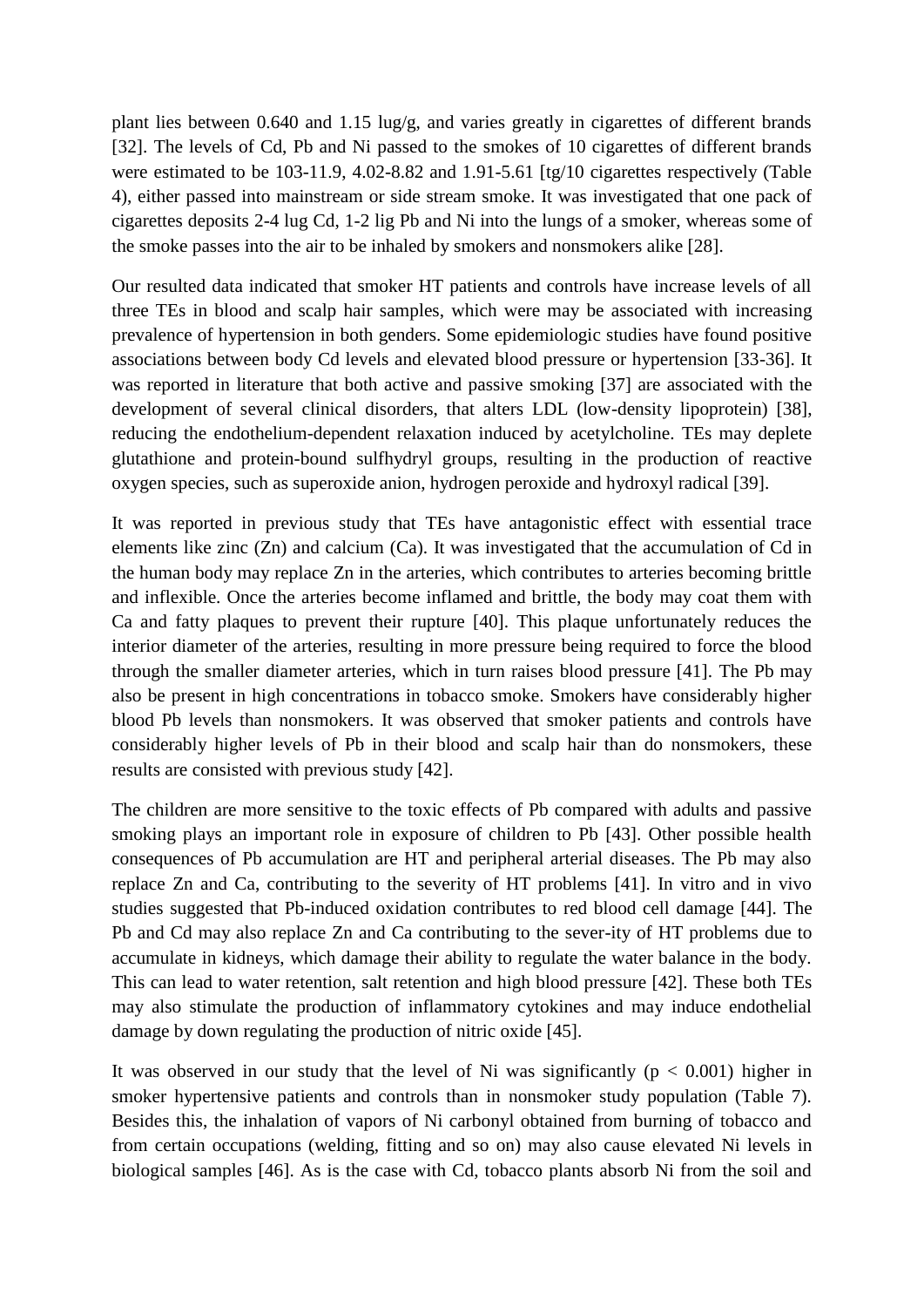concentrate it in the leaves [43]. The Ni has been examined either alone or in combination with Cd [47]. The Ni as a trace element that is 'probably' essential, given its role in Nicontaining enzymes found in plants and microorganisms.

However, evidence that Ni has similar functions in humans is not currently available. In contrast, Ni compounds can display tumor promoting capability via a number of mechanisms including inhibition of intercellular communication, the induction of DNA deletions and aberrations, production of DNA-protein cross-links, oxidative damage, inhibition of nucleotide excision repair and an increase in DNA methylation leading to inactivation of gene expression [48]. Ni has long been known to produce nasal, prostate and lung cancers in relation to its high occupational exposure [32]. In studied area, a survey study by us confirmed that the rate of hypertension incidence is prevalent in smokers.

### **5. Conclusions**

This study provided a new data for the health authorities in Ireland. The results of toxic elements (Cd, Ni, Pb) in different branded cigarettes consumed in Ireland, confirmed that tobacco is a notable source of their exposure to the general population. In the present study we only dem-onstrate that there was a significant association between toxic elements in blood and scalp hair of smoker and nonsmoker hypertensive patients and controls but the prevalence being more in smoker patients. The higher levels of Cd, Pb and Ni, correlated well with the consequences of hypertension. This study provides some support for the hypothesis that dietary intake of toxic elements most probably through smoking cigarette, may increase the risk of hypertension and related physiological disorders, which indicates that the causal link may be stronger among cigarette smokers. It was recommended that the TEs measurements may be performed on patients reaching in the emergency department, to test whether their concentration may serve not only as markers of hypertension and its remedies but also as predictors of adverse outcomes. Further studies may be useful to infer a causal relationship between TEs exposure from tobacco smoke in addition to other sources (food, water and atmosphere) and hypertension.

### **Acknowledgment**

Dr. Hassan Imran Afridi thank the Higher Education Commission (HEC) of Pakistan for providing the scholarships for the post doctoral research work. Dr. H.I. Afridi is also thankful to the National Center of Excellence in Analytical Chemistry, University of Sindh, Jamshoro, Pakistan for the grant of sabbatical leave.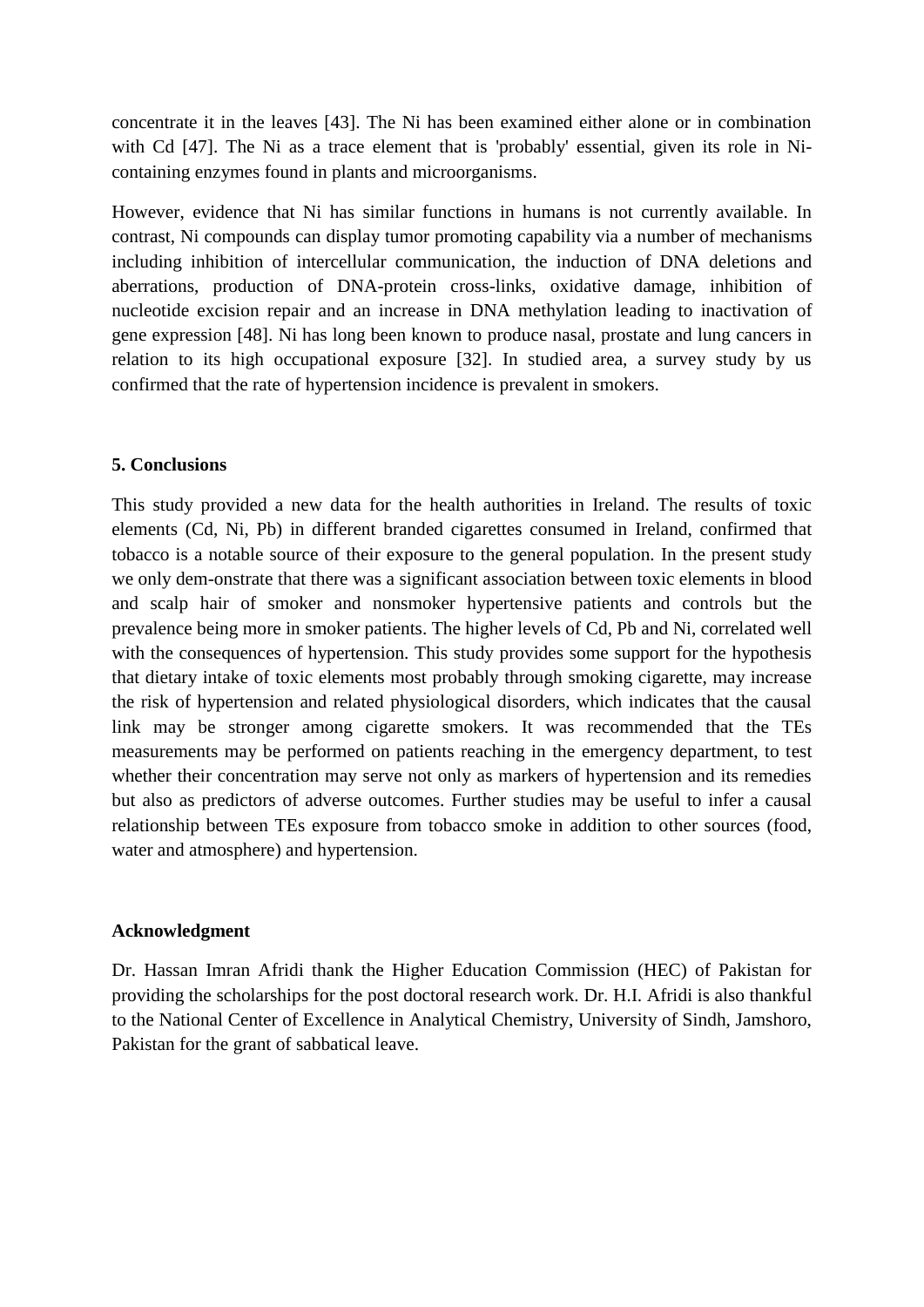## **References**

[1] Burt VL Whelton P, Roccella EJ, Brown C, Cutler JA, Higgins M, et al. Prevalence of hypertension in the US adult population. Results from the Third National Health and Nutrition Examination Survey, 1988-1991. Hypertension 1995;25:305-13.

[2] Privitera JR, Stang A. Silent clots—life's biggest killers. Covina, CA, USA: The Catacombs Press; 1996. p. 1-55.

[3] American Academy of Pediatrics October 1998 Child Health Month Report. The risks of tobacco use: a message to parents and teens; Milam JE. Perceived invulnerability and cigarette smoking among adolescents. Addict Behav 2000;25:71-80.

[4] Kazi TG, Jalbani N, Kazi N, Jamali MK, Arain MB, Afridi HI, et al. Evaluation of toxic metals in blood and urine samples of chronic renal failure patients, before and after dialysis. Ren Fail 2008:30:737-45.

[5] Kazi TG, Memon AR, Afridi HI, Jamali MK, Arain MB, Jalbani N, et al. Determination of cadmium in whole blood and scalp hair samples of Pakistani male lung cancer pa-tients by electro thermal atomic absorption spectrometer. Sd Total Environ 2008;389:270-6.

[6] Fitzpatrick TM, Blair EA. Smoking and pulmonary and cardiovascular disease: upper airway complications of smoking. Clin Chest Med 2000;21:147-57.

[7] Kozlowski LT, Connor RJ. Cigarette filter ventilation is a defective design because of misleading taste, bigger puffs, and blocked vents. Tob Control 2002;11:140-50.

[8] Wagner GJ. Accumulation of cadmium in crop plants and its consequences to human health. Adv Agron 1993;51:173-212.

[9] Afridi HI, Kazi TG, Brabazon D, Naher S. Interaction between zinc, cadmium, and lead in scalp hair samples of Pakistani and Irish smokers rheumatoid arthritis subjects in relation to controls. Biol Trace Elem Res 2012;148:139-47.

[10] Reilly C. Metal contamination of food: its significance for food quality and human health. Oxford, UK: Blackwell Science Ltd; 2002.

[11] Csalari J, Szantai K. Transfer rate of cadmium, lead, zinc and iron from the tobacco-cut of the most popular Hungarian cigarette brands to the combustion products. Acta Aliment 2002;31:279-88.

[12] Witte KK, Clark AL, Cleland JG. Chronic heart failure and micronutrients. J Am Coll Cardiol 2001;37:1765-74.

[13] Nawrot TS, Thijs L, Den Hond EM, Roels HA, Staessen JA. An epidemiological reappraisal of the association between blood pressure and blood lead: a metaanalysis. J Hum Hypertens 2002;16:123-31.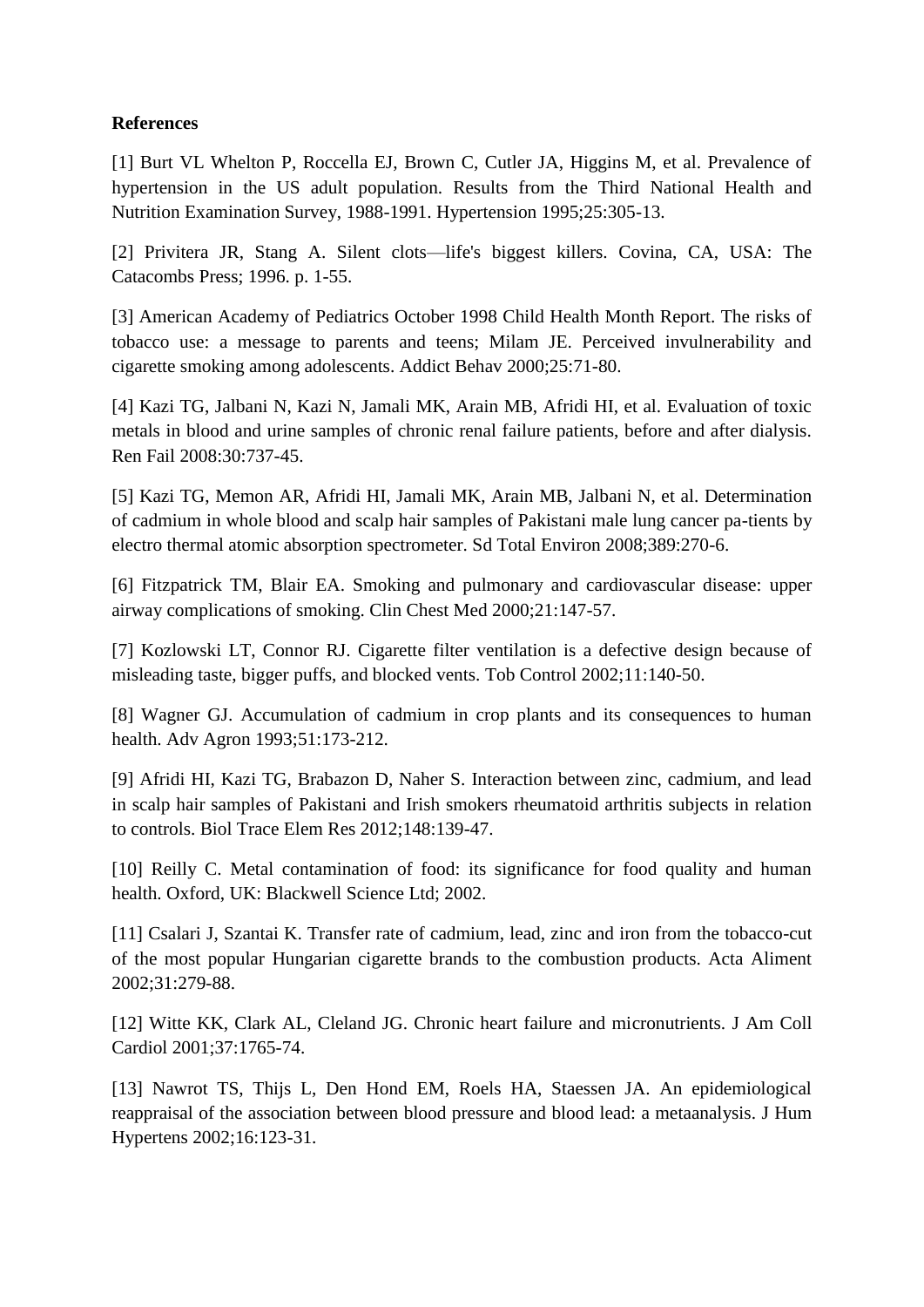[14] Witte KK, Nikitin NP, Parker At von Haehling S, Volk HD, Anker SD, et al. The effect of micronutrient supplementation on quality-of-life and left ventricular function in elderly patients with chronic heart failure. Eur Heart J 2005;26:2238-44.

[15] Tuzen M. Determination of some trace elements in whole blood and serum by GFAAS. Trace Elem Electrolyte 2002;19(4):202-4.

[16] Kazi TG, Afridi HI, Kazi N, Jamali MK, Arain MB, Sarfraz RA, et al. Distribution of zinc, copper and iron in biological samples of Pakistani myocardial infarction (1st, 2nd and 3rd heart attack) patients and controls. Clin Chim Acta 2008;389:114-9.

[17] Tuzen M, Soylak M. Multi-element coprecipitation for separation and enrichment of heavy metal ions for their flame atomic absorption spectrometric determinations. J Hazard Mater 2009;162:724-9.

[18] Citak D, Tuzen M. A novel preconcentration procedure using cloud point extraction for determination of lead, cobalt and copper in water and food samples using flame atomic absorption spectrometry. Food Chem Toxicol 2010,48(5):1399-404.

[19] Kazi TG, Afridi HI, Jamali MK, Kazi GH, Arain MB, Jalbani N, et al. Analysis of heavy metals in scalp hair samples of hypertensive patients by conventional andmicrowave digestion methods. Spectrosc Lett 2006;39:203-14.

[20] Afridi HI, Kazi TG, Kazi N, Jamali MK, Arain MB, Jalbani N, et al. Evaluation of status of toxic metals in biological samples of diabetes mellitus patients. Diabetes Res Clin Pract 2008;80:280-8.

[21] Ebisike K, Ayejuyo 00, Sonibare JA, Ojumu TV. Pollution impacts of cigarette consumption on indoor air quality in Nigeria. J Appl Sci 2004;4:623-9.

[22] Jung MC, Thornton I, Chon T. Arsenic, cadmium, copper and lead concentrations in cigarettes produced in Korea and the United Kingdom. Environ Technol 1998;19:237-41.

[23] Adnan M, Massadeh FQ Alali Q Jaradat M. Determination of cadmium and lead in different cigarette brands in Jordan. J Environ Monit 2005;104:163-70.

[24] Reilly C. Metal contamination of food: its significance for food quality and human health. Oxford, UK: Blackwell Science Ltd; 2002.

[25] Mulchi CL, Adamu CA, Bell PF, Chaney RL Residual heavy metal levels in sludge amended coastal plain soils. IL Predicting metal levels in tobacco from soil test infor-mation. Commun Soil Sci Plant Anal 1992;23:1053-69.

[26] Csalari J, Szantai K. Transfer rate of cadmium, lead, zinc and iron from the tobacco-cut of the most popular Hungarian cigarette brands to the combustion products. Acta Aliment 2002;31:279-88.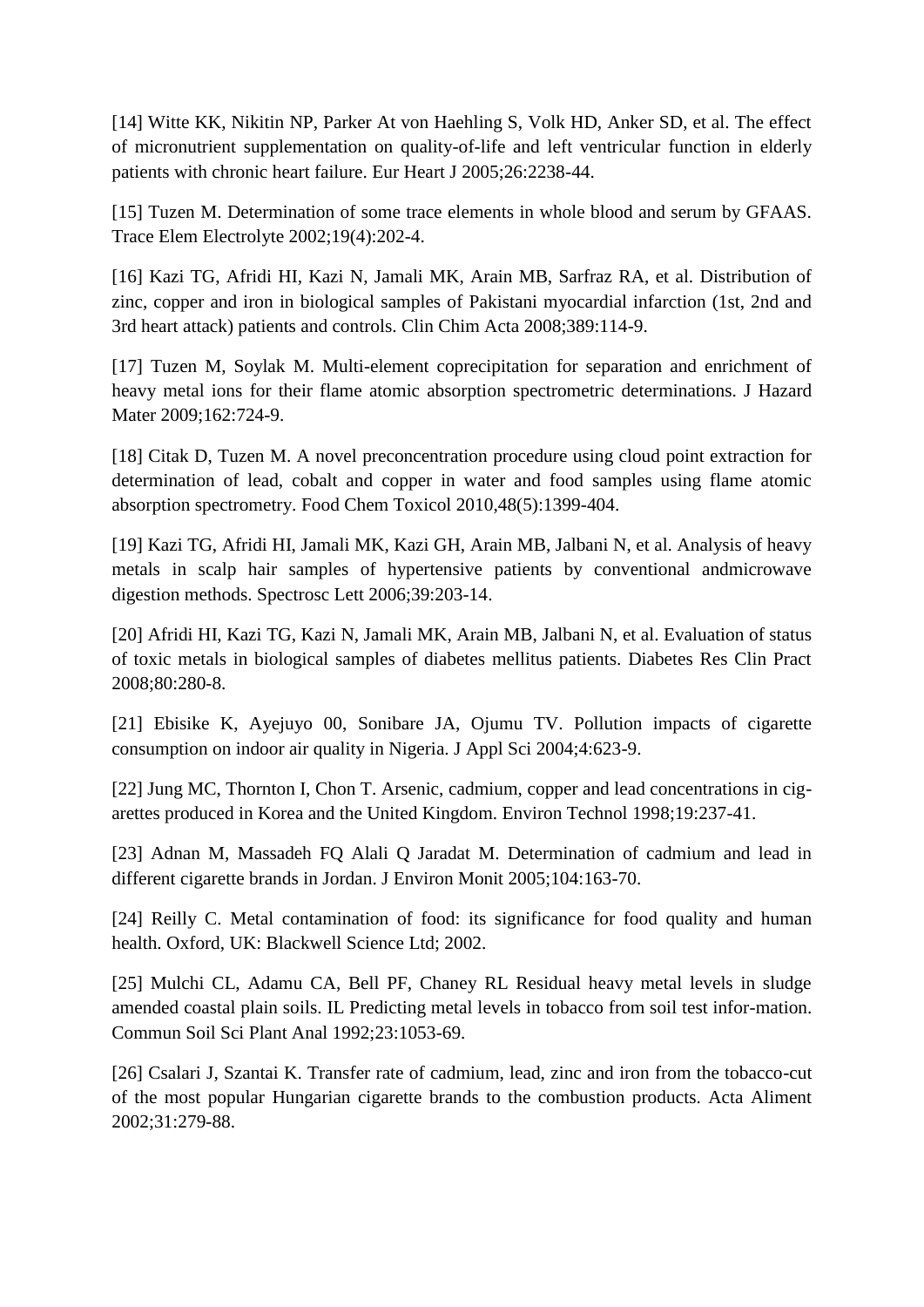[27] Hecht SS. Tobacco carcinogens, their biomarkers and tobacco-induced cancer. Nat Rev Cancer 2003;3:733-44.

[28] Kazi TG, Jalbani N, Arain MB, Jamali MK, Afridi HI, Sarfraz RA, et al. Toxic metals dis-tribution in different components of Pakistani and imported cigarettes by electro-thermal atomic absorption spectrometer. J Hazard Mater 2009;163:302-7.

[29] Lugon MN, Martin F, Krauss MR, Ramey PB, Rossi L. Cadmium concentration in tobacco (Nicotiana tabacum L.) from different countries and its relationship with other elements. Chemosphere 2006;63:1074-86.

[30] Satarug S, Moore MR. Adverse health effects of chronic exposure to lowlevel cadmium in foodstuffs and cigarette smoke. Environ Health Perspect 2004;112:1099-103.

[31] Chiba M, Masironi R. Toxic and trace elements in tobacco and tobacco smoke. Bull World Health Organ 1992;70:269-75.

[32] William TH, Andersen ZI. Cigarette smoking and nickel exposure. J Environ Monit 2003;5: 198-201.

[33] Satarug S, Nishijo M, Ujjin P, Vanavanitkun Y, Moore MR Cadmium-induced nephropathy in the development of high blood pressure. Toxicol Lett 2005;157:57-68.

[34] Al-Saleh I, Shinwari N, Mashhour A, Mohamed GD, Ghosh MA, Shammasi Z, et al. Cadmium and mercury levels in Saudi women and its possible relationship with hypertension. Biol Trace Elem Res 2006;112:13-29.

[35] Eum KD, Lee MS, Paek D. Cadmium in blood and hypertension. Sci Total Environ 2008;407:147-53.

[36] Tellez-Plaza M, Navas-Acien A, Crainiceanu CM, Guallar E. Cadmium exposure and hypertension in the 1999-2004 National Health and Nutrition Examination Survey (NHANES). Environ Health Perspect 2008;116:51-6.

[37] Kawachi I, Colditz GA, Speizer FE, Manson JE, Stampfer MJ, Willett WC, et al. A prospec-tive study of passive smoking and coronary heart disease. Circulation 1997;95:2374- 9.

[38] Kagota S, Yamaguchi Y, Shinozuka K, Kwon YM, Kunitomo M. Cigarette smoke-modified low density lipoprotein impairs endothelium-dependent relaxation in isolated rabbit arteries. Gen Pharmacol 1996;27:477-81.

[39] Goyer RA. Toxic effects of metals. In: Klaassen CD, editor. Casarett and Doull's toxicology: the basic science of poisons. New York: McGraw-Hill; 1996. p. 691-736.

[40] Cohen N, Golik A. Zinc balance and medications commonly used in the management of heart failure. Heart Fail Rev 2006;11:19-24.